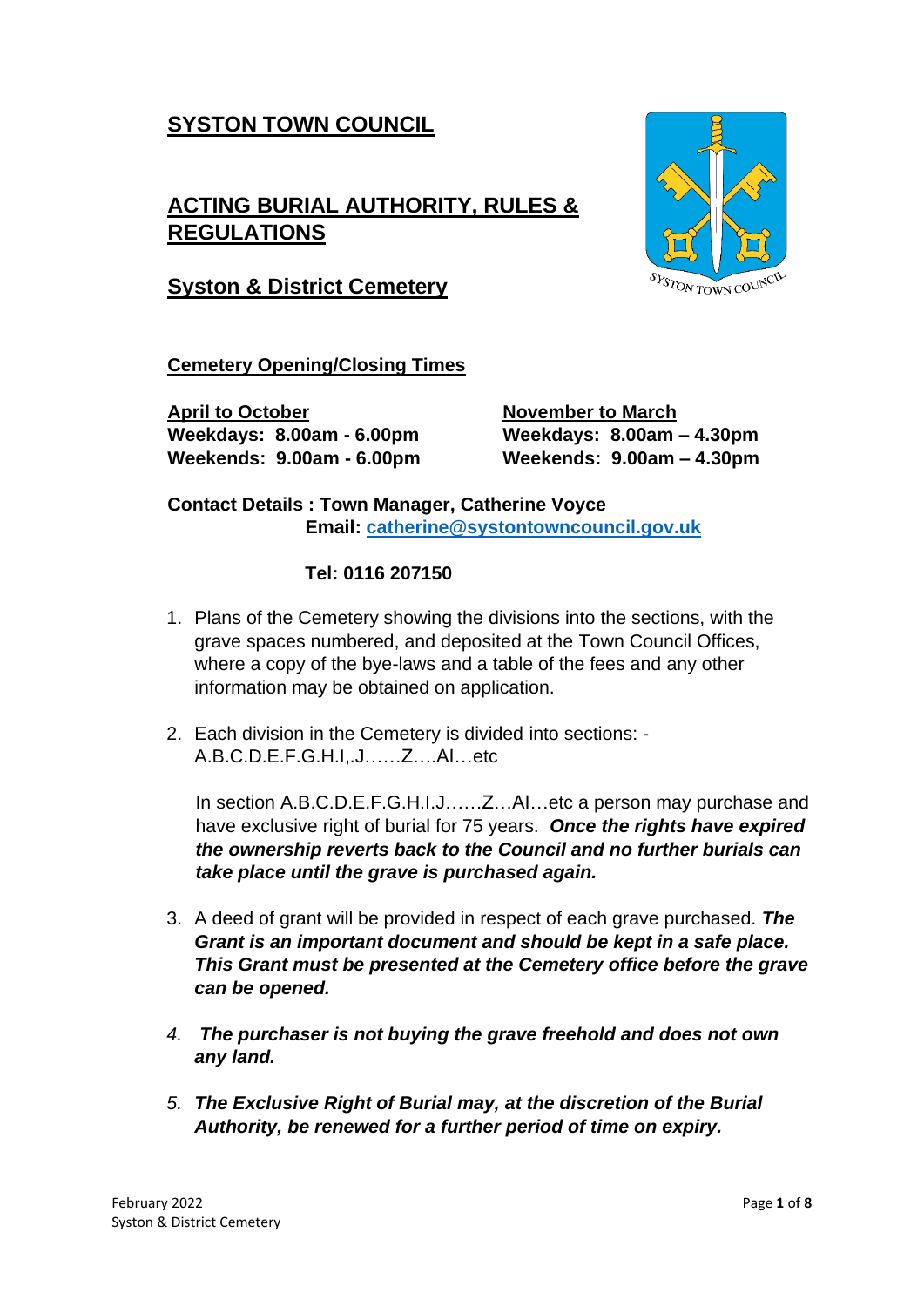- *6. The Exclusive Right of Burial can be transferred to another person by assignment which a fee will be payable to the Burial Authority. A transfer of Exclusive Right of Burial does not alter the expiry date of the original right of Burial.*
- 7. If the deceased lived in Syston before going into a nursing home; and had been in the home for up to five years they can be buried in Syston & District Cemetery. Evidence of the former Syston Address and length of time in the nursing home would be required.
- 8. A person who purchased the right of freehold in any section shall not convey, assign or transfer such right without the permission of the Burial Authority having been first obtained, but any person having purchased such right will be at liberty to inter a body on payment of the appropriate fee.
- 9. When the exclusive rights of a grave have not been purchased; i.e. interment in an ordinary grave selected by the Registrar, the undertaker shall be responsible for obtaining a signature from the next of kin recognising the fact that some other person will be interred in the same grave. The necessary form will be supplied by the Registrar and this signed form will be filed with the Notice of Interment.
- 10.No less than 48 hours' notice to be given for re-opening, and no less than 36 hours' notice to be given for interments.
- 11.Each grave in the Cemetery shall be eight feet by four feet, interments and caskets interred at the approval of the Burial Authority.
- 12.All earthen graves shall be dug, filled in and turfed over by the person appointed by the Burial Authority. No permanent mounds will be allowed.
- 13.Every person who, in the Cemetery buries a body in a grave space shall pay to the Burial Authority, as a charge for the use of the Cemetery, fees in accordance with the scale of fees set forth in the Table of Fees and Charges.
- 14.Children under 12 years of age will not be admitted except in the care of a responsible person; and all visitors will be expected to keep on the gravel roads and walks, and to refrain from touching the shrubs and flowers and to observe perfect decorum in all respects. Any person found conducting himself in a riotous or disorderly manner, will be expelled from the Cemetery, and the attendant has authority for this purpose.
- 15.Dogs must be kept on a lead. Dog excrement must be cleared up and removed by the person responsible for the dog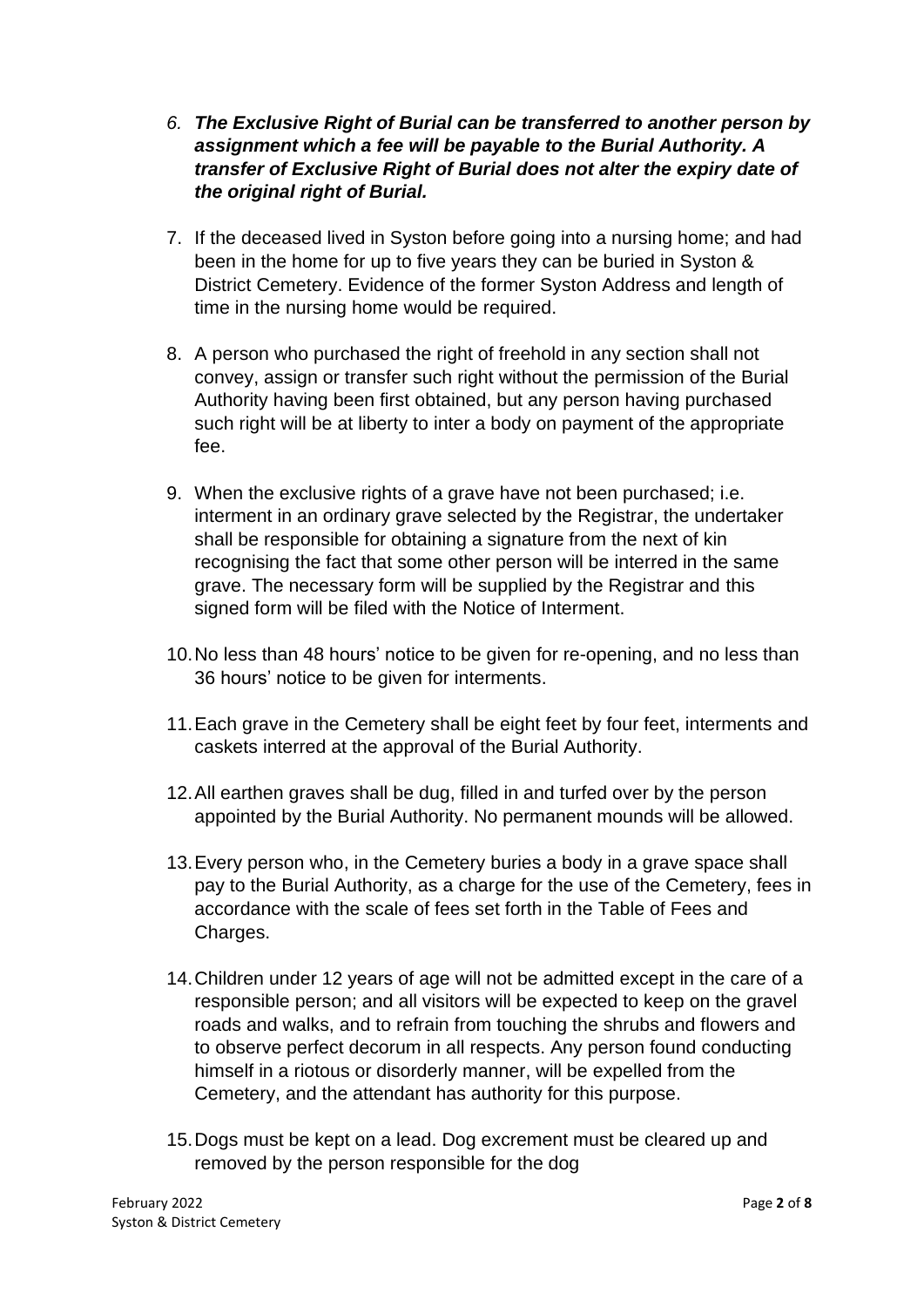- 16.The Burial Authority request the public to refrain from smoking in the Cemetery.
- *17.Vehicles are not to be allowed in the Cemetery beyond the main car parking area and the speed limit in the Cemetery is 5 miles per hour.*
- *18.No person shall offer goods for sale of solicit orders for the sale of any goods within the Cemetery.*
- 19.Any person who shall wilfully destroy or injure any building, wall, fence, gate, post, railings or approach of, or belonging to, or connected with the Cemetery, or destroy or injure any tree, shrub or plant, or shall disfigure any wall, or put any bill or on any wall or paling, or wilfully destroy, injure, or deface any, inscription, grave stone, or palisade, or do any wilful damage, play at any game or sport, or discharge any firearms (except at a military funeral by special permission of the Burial Authority, or Registrar), in the Cemetery, or wilfully and unlawfully disturb and person assembled for the purpose of burying anybody, or commit a nuisance in the Cemetery, is liable to forfeit to the Burial Authority for every such offence a sum not exceeding £100.00, and in the case of continuing offence to a fine not exceeding £10 for each day during which the offence continues after the conviction therefore.

Local Authorities' Cemeteries Order 1977. Article 18 (1) and (2)

*The Burial Authority reserve to themselves the right from time to time to make any alterations in the foregoing rules and fees.* 

### **MEMORIALS**

- 20.*All persons entering the Cemetery do so at their own risk and the Council shall not be liable (except in respect of personal injury or the death of any person caused by the Council's negligence) for any injury or damage sustained, regardless of the form of action, whether in contract, tort (including negligence or breach of statutory duty), strict liability or otherwise.*
- 21.Every person, who in the Cemetery erects a grave stone is required to submit to the Burial Authority a drawing showing the form and materials of the grave stone along with a copy of the inscription intended to be cut, which must be approved prior to the erection or fixing. All such grave stones and memorials will only be allowed in the Cemetery if supplied and installed from a reputable Stone Mason and subject to the approval of the Burial Authority, and must be marble, stone or slate except with the express consent of the Burial Authority. Every person who in the Cemetery erects a headstone will pay to the Burial Authority for the privilege of doing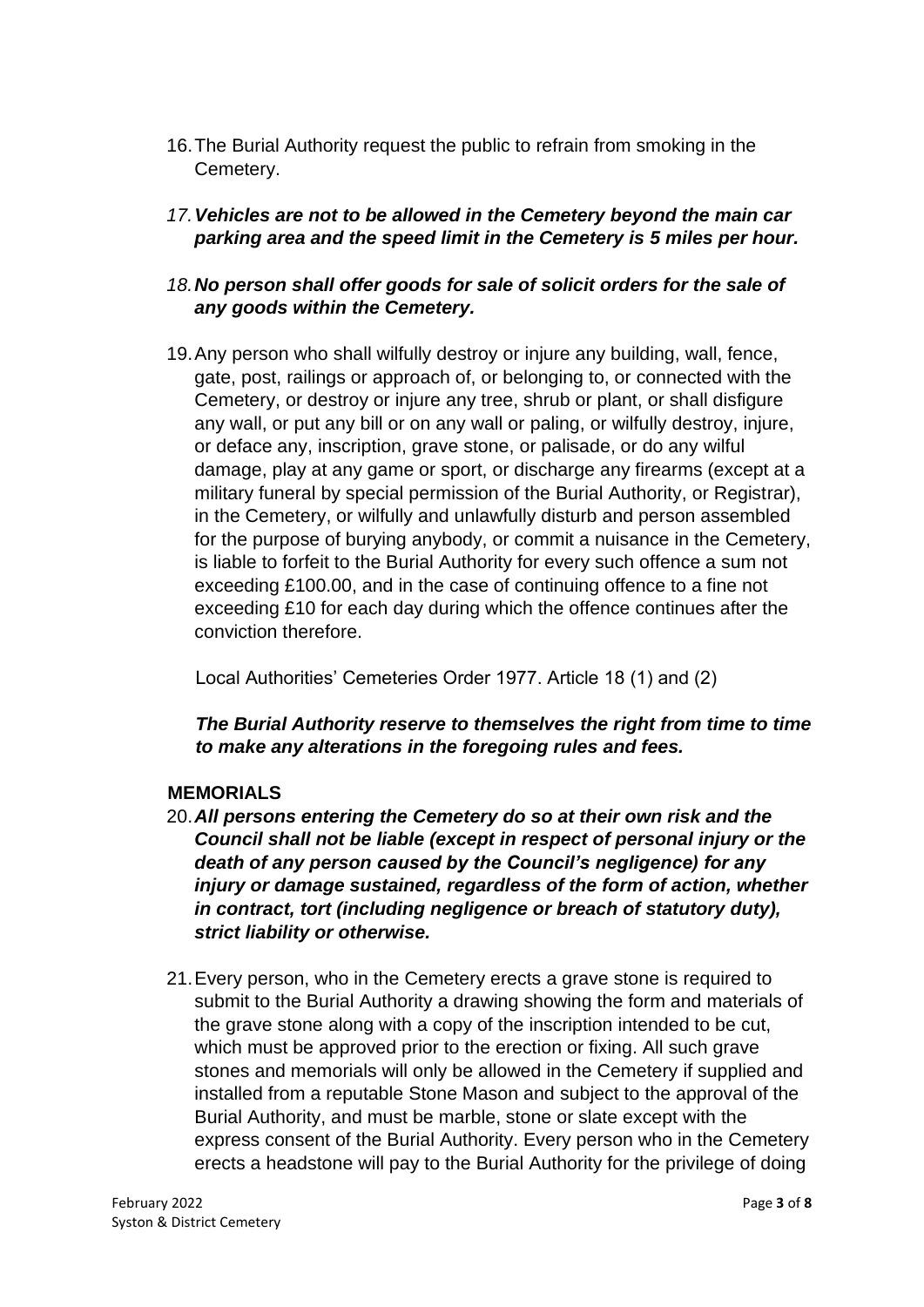so, the fees in accordance with the scale set forth in the Table of Fees and Charges. Burial Authority to be informed of the date of fixing in advance.

- 22.*All new Memorials should follow the British Register of Accredited Memorial Masons (BRAMM) guidelines with regards to ground conditions, foundation design, joints and assembly. The Burial Authority may insist on corrective or remedial works if, in the opinion of the Burial Authority, a memorial has not been erected in accordance with the BRAMM guidelines.*
- 23.*Whenever a new memorial fails an inspection or fails to meet the criteria*, the Burial Authority reserve the right to lay flat any unstable memorial that is found to be unsafe.
- *24.*The Burial Authority reserve the right to remove any Headstone that has been laid flat and not replaced on to the graves after a period of two years. *The Burial Authority further reserves the right to charge an administrative fee to the Stone Mason or the person to whose order the memorial works were carried out, to cover any costs incurred in this process.*
- *25.All memorials when completed shall remain the sole risk of the owner at all times.*
- 26.Kerbset memorials to be made of natural stone only and not wood, plastic or metal, to be 3 feet by 7 feet.

A minimum of nine months ground settlement to be observed before erecting the memorial.

A pathway of 2 feet between graves will be provided and should be observed.

Traditional kerbsets will need to be removed in full to allow subsequent burials after the first interment.

Kerb sets would not be allowed on ash plots.

- 27.The re-turfing of the graves is to be carried out only by the Burial Authority or a delegated party. No ornaments, plants, bushes or decorations will be allowed without the approval of the Burial Authority, and all inappropriate ornaments will be rejected. Inappropriate articles placed on a grave may be removed from the Cemetery without permission.
- 28.No permanent planting on or around the grave will be allowed.
- 29.Any vase placed on the grave should not exceed 12 Inches by 12 inches by 10 inches.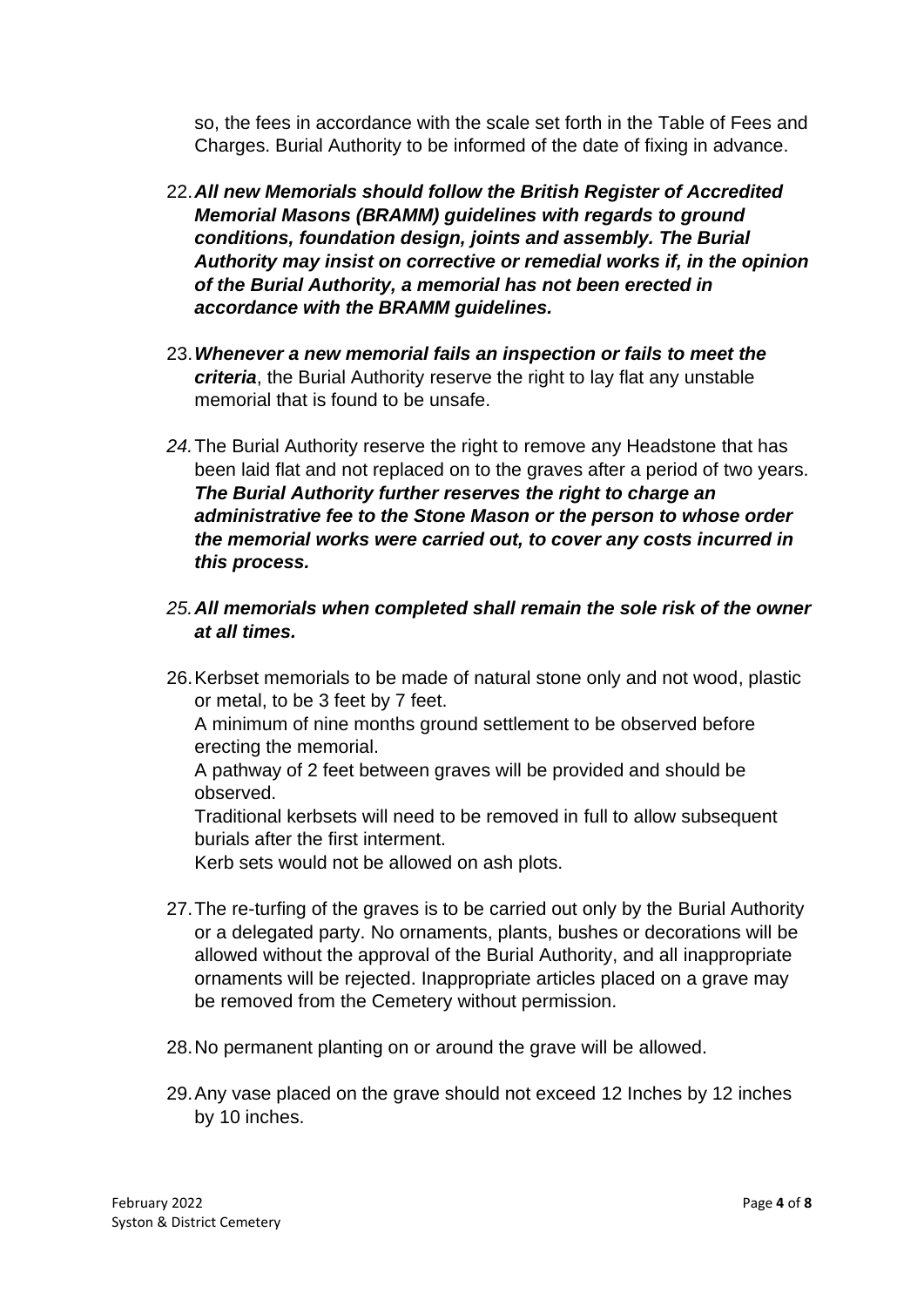### 30.*No fencing or borders of any kind around or within a defined memorial space.*

- 31.Every grave stone, and other materials will be conveyed into the Cemetery on suitable vehicles and any injury done to the grounds and walkways will be made good by the persons causing any damage.
- 32.All vases and grave stones, are to be kept in repair by the owners and if not repaired, after due notice, they may be removed by arrangement with the Burial Authority. If all attempts to contact the owner have been exhausted without result, the Burial authority have the right to action the removal of said vase or gravestone.
- 33.No unauthorised gravestone of any kind to be allowed. No hewing or dressing of stone to be done within the Cemetery. Mats, canvas or boards to be used for the protection of the grass or turf, as the Registrar or their attendants may direct. All work when commenced, to be continued day by day until completed. Copper clamps only to be used in tablets and monuments.
- 34.The owner of the grave is responsible for the upkeep of the grave in perpetuity.
- 35.The Burial Authority do not undertake any responsibility for the repair and cleaning of the monuments. The amount of attention to be given in consideration of the fees mentioned in the Table of Fees must at all times be in absolute discretion of the Burial Authority.

### 36.*The Council shall not be liable for personal property brought on to the site or for any damage or loss or memorials or memorabilia.*

- 37.Subject to the discretion of the Burial Authority, the cemetery will open to the public daily. Times are communicated on the notice boards displayed at the Cemetery. The Burial Authority reserve the right to exclude the public from the Cemetery grounds on occasions as they deem necessary.
- *38.In some cases, for cultural, religious or public health reasons, there may be a request for a burial to take place at short notice. In such circumstances the Burial Authority will make reasonable efforts to arrange the burial within the specified period, however, as these situations are exceptional, no guarantee can be provided.*

*These Rules and Regulations are to be read in conjunction with the current price list.*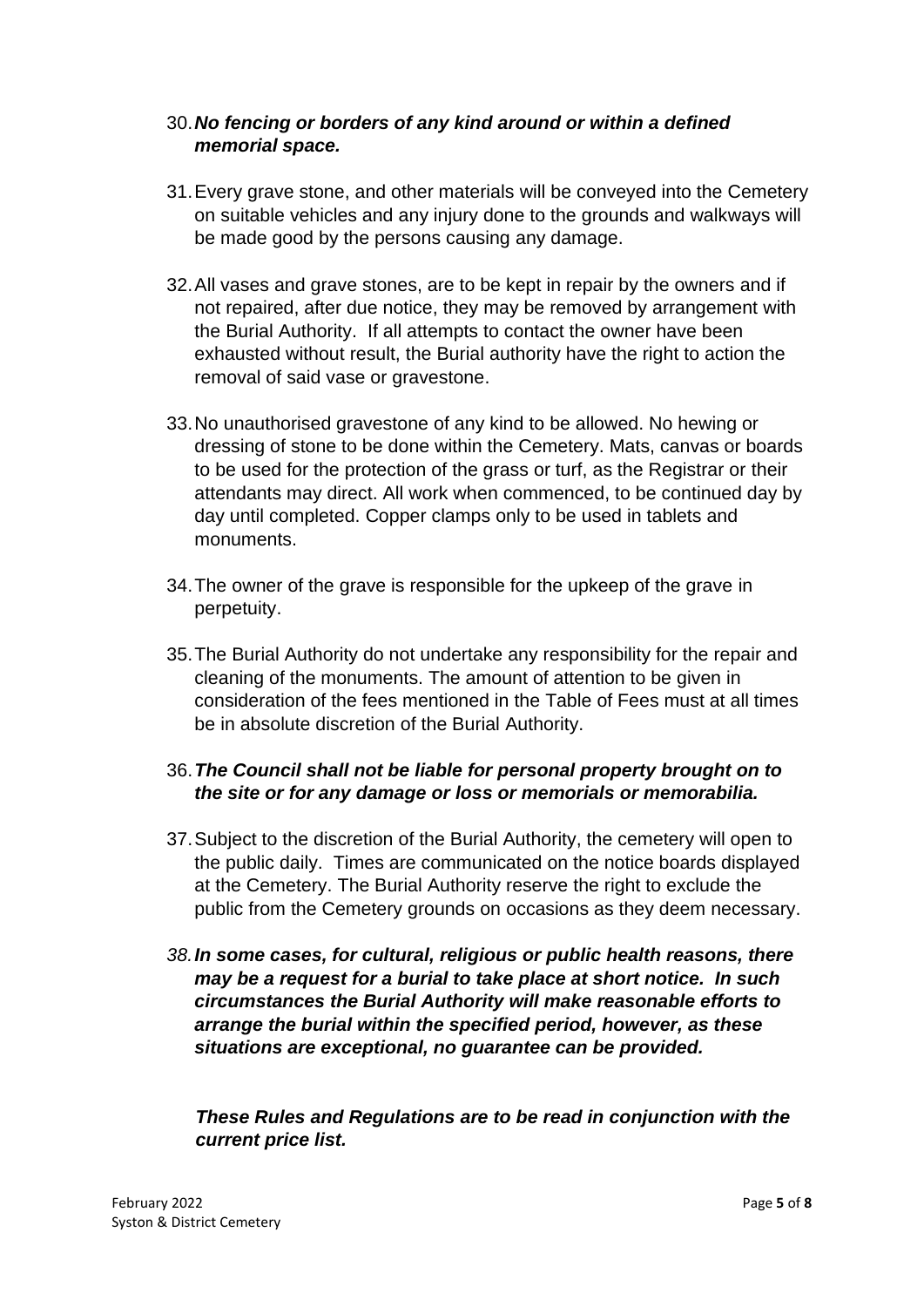# **Complaints Procedure**

If you have a complaint, these are the steps to follow:

**Contact us:** If you are dissatisfied with the service you have received, please let us know and give us the opportunity to put it right. We will acknowledge within five working days and provide a response within twenty working days.

**Stage One:** If we are unable to resolve your issue at the first point of contact and you wish to make a formal complaint, you should contact the Deputy Town Manager whom will review your complaint. We will acknowledge within five working days and provide a response within twenty working days.

**Stage Two:** If you are still not happy following the Stage One response; the Town Manager or Chairman of Council will look into the complaint and respond within eight weeks.

**Stage Three:** If you are still dissatisfied with the response to your complaint, you may ask for your complaint to be referred to the Full Council and (usually within eight weeks) you will be notified in writing of the outcome of the review of your original complaint.

#### **When Can I Complain?**

You can complain when:

- We made a mistake in the way we provided a service
- We failed to provide a service
- We delayed in providing a service

### **Contacts:**

#### Town Manager of Syston Town Council

Catherine Voyce Community Centre School Street **Syston** LE7 1HN Telephone: 0116 2607150 Email: [catherine@systontowncouncil.gov.uk](mailto:catherine@systontowncouncil.gov.uk)

#### Deputy Town Manager of Syston Town Council

Ursula Southan Community Centre School Street **Syston** LE7 1HN Telephone: 0116 2607150

February 2022 Page **6** of **8** Syston & District Cemetery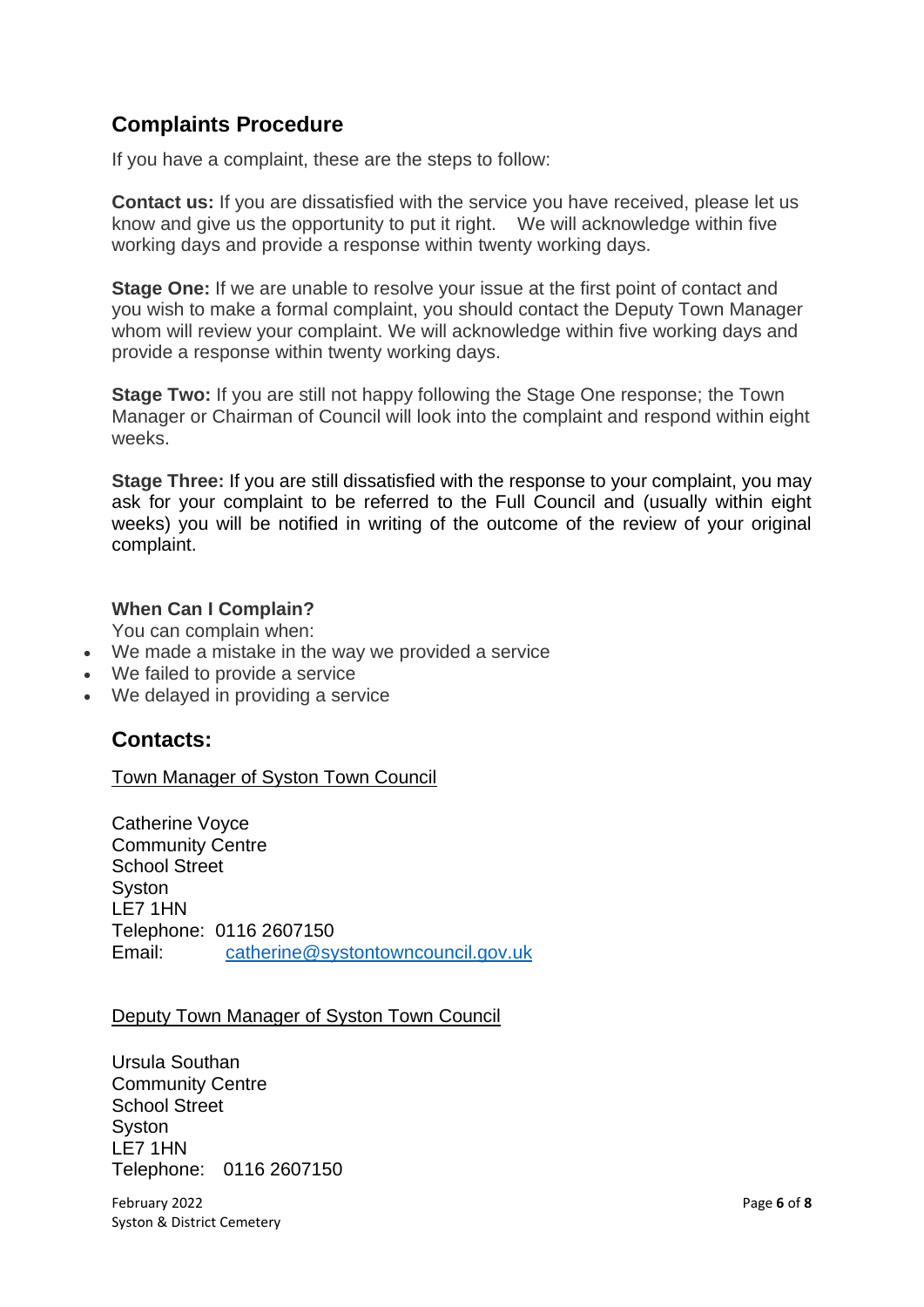Email: [ursula@systontowncouncil.gov.uk](mailto:ursula@systontowncouncil.gov.uk)

Chairman of the Council

Cllr Tom Barkley Telephone: 0116 2607150 Email: c/o [mailbox@systontowncouncil.gov.uk](mailto:mailbox@systontowncouncil.gov.uk)